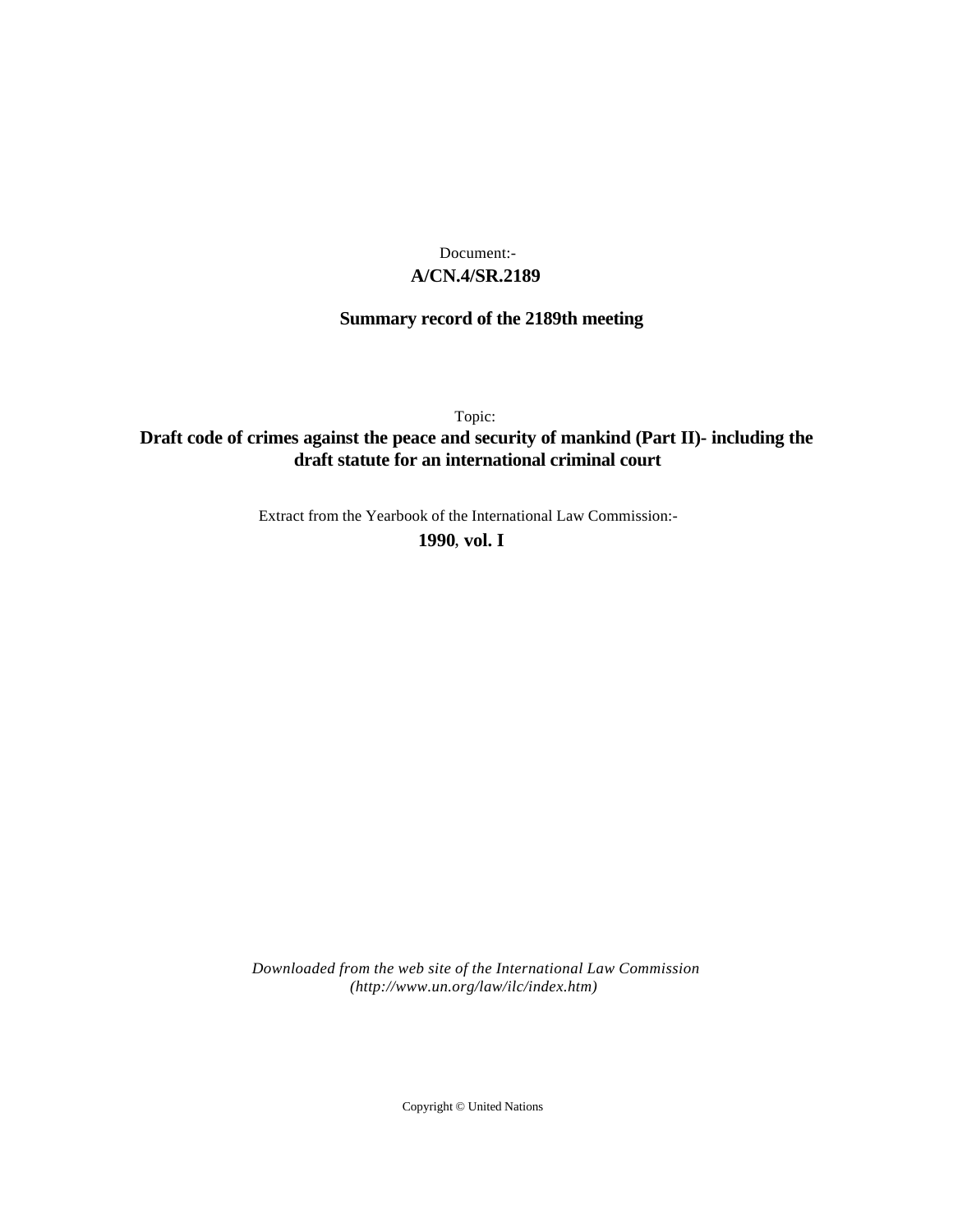Pakistan and the 1909 Boundary Waters Treaty between Great Britain and the United States of America. Section D dealt with the work of international organizations in the field of the settlement of watercourse disputes. Section E summarized the wealth of material already prepared by previous Special Rapporteurs and their individual approaches to the question.

79. Section F contained the articles proposed for annex II, together with comments thereon. Part A of the annex contained draft article 1 on fact-finding, which appeared in an annex in accordance with the outline of the topic presented in his fourth report (A/CN.4/412 and Add.1 and 2, para. 7). Draft articles  $2$  to  $5$  of part B of the annex covered the settlement of disputes, articles 3 to 5 defining the various methods to be used consultations and negotiations, conciliation, and arbitration. Under draft article 4, a watercourse State would be bound to submit a dispute for conciliation to a conciliation commission. However, the report of the conciliation commission would not be binding on the States concerned unless they agreed otherwise. Finally, draft article 5 provided for submission of the dispute to binding arbitration by any permanent or *ad hoc* arbitral tribunal accepted by all the parties to the dispute.

80. He looked forward to a full discussion of those proposals at the Commission's next session.

81. The CHAIRMAN, thanking the Special Rapporteur, confirmed that the Commission would discuss the draft articles of annex II on fact-finding and settlement of disputes at its forty-third session.

*The meeting rose at 12.55 p.m.*

## **2189th MEETING**

## *Monday, 9 July 1990, at 3 p.m. Chairman:* Mr. Jiuyong SHI

*Present:* Prince Ajibola, Mr. Al-Qaysi, Mr. Arangio-Ruiz, Mr. Barboza, Mr. Barsegov, Mr. Beesley, Mr. Bennouna, Mr. Calero Rodrigues, Mr. Diaz Gonzalez, Mr. Eiriksson, Mr. Francis, Mr. Graefrath, Mr. Hayes, Mr. Illueca, Mr. Jacovides, Mr. Koroma, Mr. Mahiou, Mr. McCaffrey, Mr. Njenga, Mr. Ogiso, Mr. Pawlak, Mr. Pellet, Mr. Sreenivasa Rao, Mr. Razafindralambo, Mr. Roucounas, Mr. Sepulveda Gutiérrez, Mr. Solari Tudela, Mr. Thiam, Mr. Tomuschat.

**Draft Code of Crimes against the Peace and Security of Mankind<sup>1</sup>**  *{continued)\** **(A/CN.4/429 and Add.1-4,<sup>2</sup>**

### **A/CN.4/430 and Add.I,<sup>3</sup> A/CN.4/L.443, sect. B, A/CN.4/L.454 and Corr.l)**

[Agenda item 5]

REPORT OF THE WORKING GROUP ON THE QUESTION OF THE ESTABLISHMENT OF AN

INTERNATIONAL CRIMINAL JURISDICTION

1. The CHAIRMAN recalled that, at the 2158th meeting (para. 71), the Commission had established a Working Group to draw up a draft response by the Commission to the request by the General Assembly in paragraph 1 of its resolution 44/39 of 4 December 1989 that the Commission consider the question of establishing an international criminal court or other international criminal trial mechanism with jurisdiction over persons alleged to have committed crimes which might be covered by the code. The Commission had decided that, once it had considered and adopted the response drafted by the Working Group, it would include it in its report to the General Assembly on the present session.

2. He invited Mr. Thiam, the Chairman-Rapporteur of the Working Group, to introduce the report of the Working Group (A/CN.4/L.454 and Corr.l).

3. Mr. THIAM (Special Rapporteur, Chairman-Rapporteur of the Working Group) said that chapters I and II (paras. 1-22) of the report of the Working Group (A/CN.4/L.454 and Corr.l) related the background to the question and he therefore proposed that paragraph-by-paragraph consideration of the text should start with paragraph 23.

4. After some brief general considerations, chapter **III** dealt with the question of the type of jurisdiction which might be conferred on the international criminal court. With regard to its jurisdiction *ratione materiae,* there were three possible options (para. 31): (i) the court would exercise jurisdiction over the crimes included in the code; (ii) it would exercise jurisdiction over only some of those crimes; (iii) the court would be established independently of the code and exercise jurisdiction over crimes in respect of which States would attribute competence to it.

5. With regard to jurisdiction *ratione personae,* the report referred to the possibility of extending the court's jurisdiction—which would in principle be confined to individuals—to legal entities other than States, at least for certain crimes.

6. As to the nature of the court's jurisdiction, there were three possibilities (para. 38): (i) the court would have exclusive jurisdiction; (ii) it would exercise jurisdiction concurrently with national courts; (iii) it would have jurisdiction only to hear appeals against decisions by national courts.

7. The various options for submitting cases to the court were listed in paragraph 43 of the report. The Working Group had considered whether access to the court should be confined to States parties to its statute or to States having an interest in the proceedings—for example, because the crime had been committed in their territory, because the victim was one of their

<sup>\*</sup> Resumed from the 2159th meeting.

<sup>&</sup>lt;sup>1</sup> The draft code adopted by the Commission at its sixth session, in 1954 *{Yearbook . . . 1954,* vol. II, pp. 151-152, document A/2693, para. 54), is reproduced in *Yearbook .* . . *1985.* vol. II (Part Two), p. 8, para. 18.

<sup>2</sup> Reproduced in *Yearbook . . . 1990,* vol. II (Part One).

<sup>3</sup>  *Ibid.*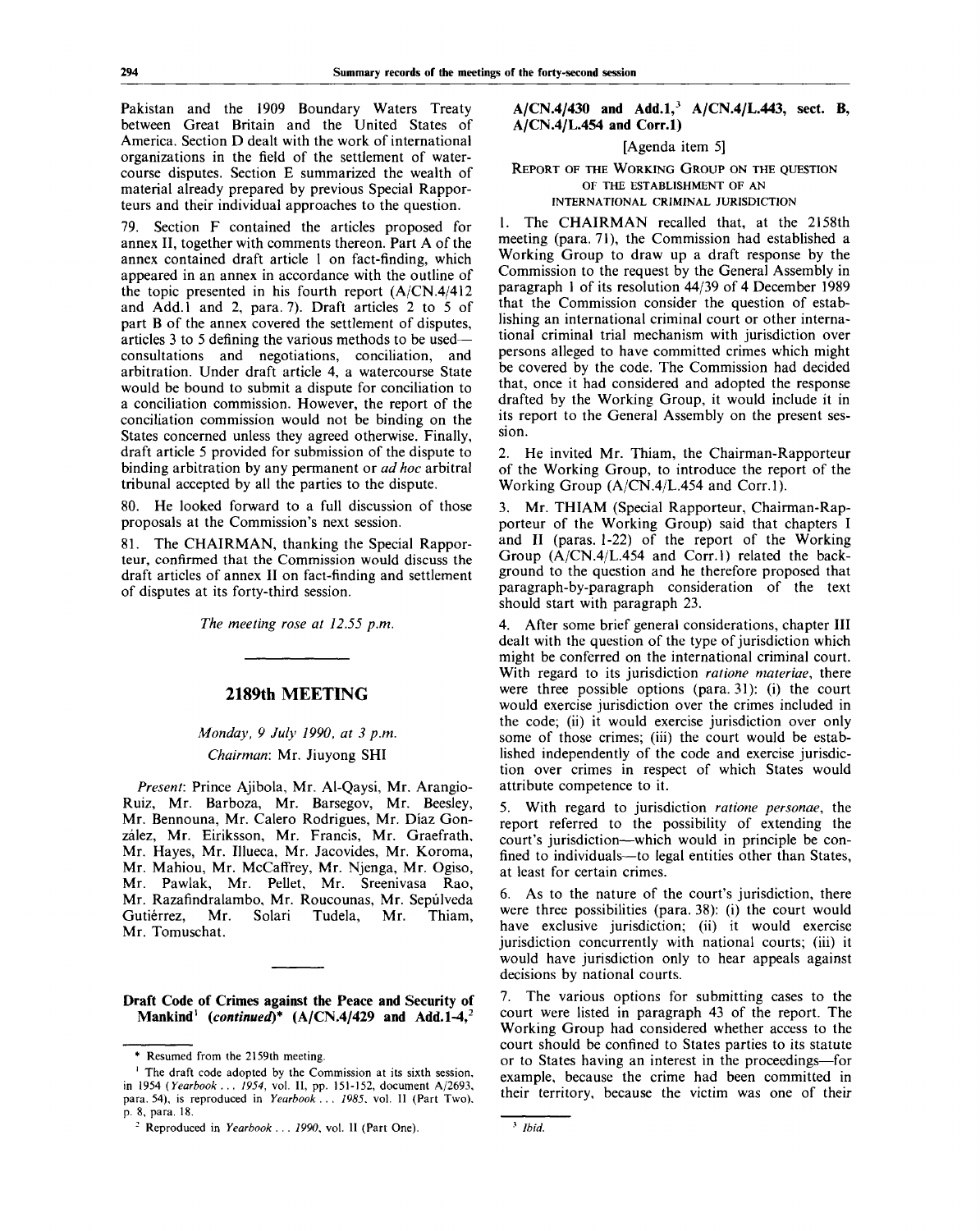nationals or because the alleged perpetrator had been apprehended in their territory—or whether access should be extended to intergovernmental organizations of a universal or regional character and even to nongovernmental organizations and individuals.

8. With regard to the structure of the court, a number of possibilities were considered in paragraphs 46 to 48. The court would be composed of a small number of judges, persons who would have recognized competence in international law—especially international criminal law—and who would be appointed according to one of the following three methods: election in the same manner as Judges of the International Court of Justice; election by a qualified majority of the General Assembly; or election by the parties to the statute of the court.

9. The report then dealt with the following questions: the organs responsible for criminal prosecution (para. 51); pre-trial examination (para. 52); the legal force of judgments (paras. 53-54); and penalties, enforcement of judgments and financing of the court (paras. 55-58). The Working Group concluded by proposing three possible models for an international criminal court which varied mainly in terms of the nature of the jurisdiction to be assigned to the court (paras. 62-65).

10. The CHAIRMAN said he believed that the Commission first wished quickly to consider chapters I and II of the Working Group's report and then to discuss chapter III paragraph by paragraph.

// *was so agreed.*

CHAPTER I (Terms of reference)

11. Mr. MCCAFFREY, supported by Mr. AL-QAYSI, Mr. BARSEGOV and Mr. ARANGIO-RUIZ, said that, in paragraph 3, the wording of the end of the first sentence and the beginning of the second sentence was clumsy. Since it was stated that the question of the establishment of an international criminal jurisdiction had always been foremost among the Commission's concerns, one would expect to find an earlier date than 1983.

12. Mr. TOMUSCHAT, supported by Mr. THIAM (Chairman-Rapporteur of the Working Group), proposed that a new sentence should be added after the first sentence and that the beginning of the original second sentence should be amended. The text would then read:

". . . The Commission pronounced itself in favour of such a trial mechanism for the first time in 1950. When it resumed its work on the topic at its thirtyfifth session, in 1983, it included in its report to the General Assembly on that session the following paragraph: ..."

### *It was so agreed.*

13. Mr. FRANCIS said that paragraph 1 of General Assembly resolution 44/39, which contained the request which had led to the establishment of the Working Group, gave the Commission a mandate to address the question of establishing an international criminal court or other international criminal trial

mechanism with jurisdiction over persons alleged to have committed crimes which might be covered by the code, "including persons engaged in illicit trafficking in narcotic drugs across national frontiers". The Working Group indicated in paragraph 2 of its report that two main reasons had led the Commission to examine the question of an international criminal court. However, the problem of illicit traffic in narcotic drugs was a third reason, especially since two draft articles had been submitted on the subject, one under crimes against peace and the other under crimes against humanity. The Working Group might have considered that question and decided not to refer to it in its report, but, if the report was to comply fully with the terms of paragraph 1 of resolution 44/39, it should reflect recent developments in that regard. Paragraph 2 of the report could therefore be amended slightly and a paragraph on the question of illicit drug trafficking across national frontiers could be added later in the text.

14. Following a discussion in which Mr. THIAM (Chairman-Rapporteur of the Working Group), Mr. GRAEFRATH, Mr. FRANCIS and Mr. CALERO RODRIGUES took part, the CHAIRMAN said that, if there were no objections, he would take it that the Commission agreed to adopt the following text as a new paragraph 10 in chapter I:

"As to the question of 'illicit trafficking in narcotic drugs across national frontiers', mentioned in General Assembly resolution 44/39, it was considered by the Commission in the context of its discussion of the eighth report of the Special Rapporteur. As indicated in paragraph . . . above, the Commission provisionally adopted an article to be included in the draft code which defines illicit traffic in narcotic drugs as a crime against humanity."

*It was so agreed.*

*Chapter I, as amended, was adopted.*

CHAPTER II (Previous United Nations efforts in the field of an international criminal jurisdiction)

*Chapter II was adopted.*

CHAPTER III (The Commission's discussion of the question at the present session)

*Paragraph 23*

*Paragraph 23 was adopted.*

#### *Paragraph 24*

15. Mr. ARANGIO-RUIZ said that some passages in the report were open to question, especially the conclusions. For instance, the request made in the second alternative of paragraph 65 was premature. In addition, the statement in paragraph 64 and in the first alternative of paragraph 65 applied not only to the establishment of an international criminal court, but also to the draft code itself. The code and the court were inseparable: the full and effective implementation of the code would depend on the establishment of an international court. He could not agree that it should be claimed or even insinuated that it was more difficult to establish an international criminal court than to draft the code of crimes against the peace and security of mankind.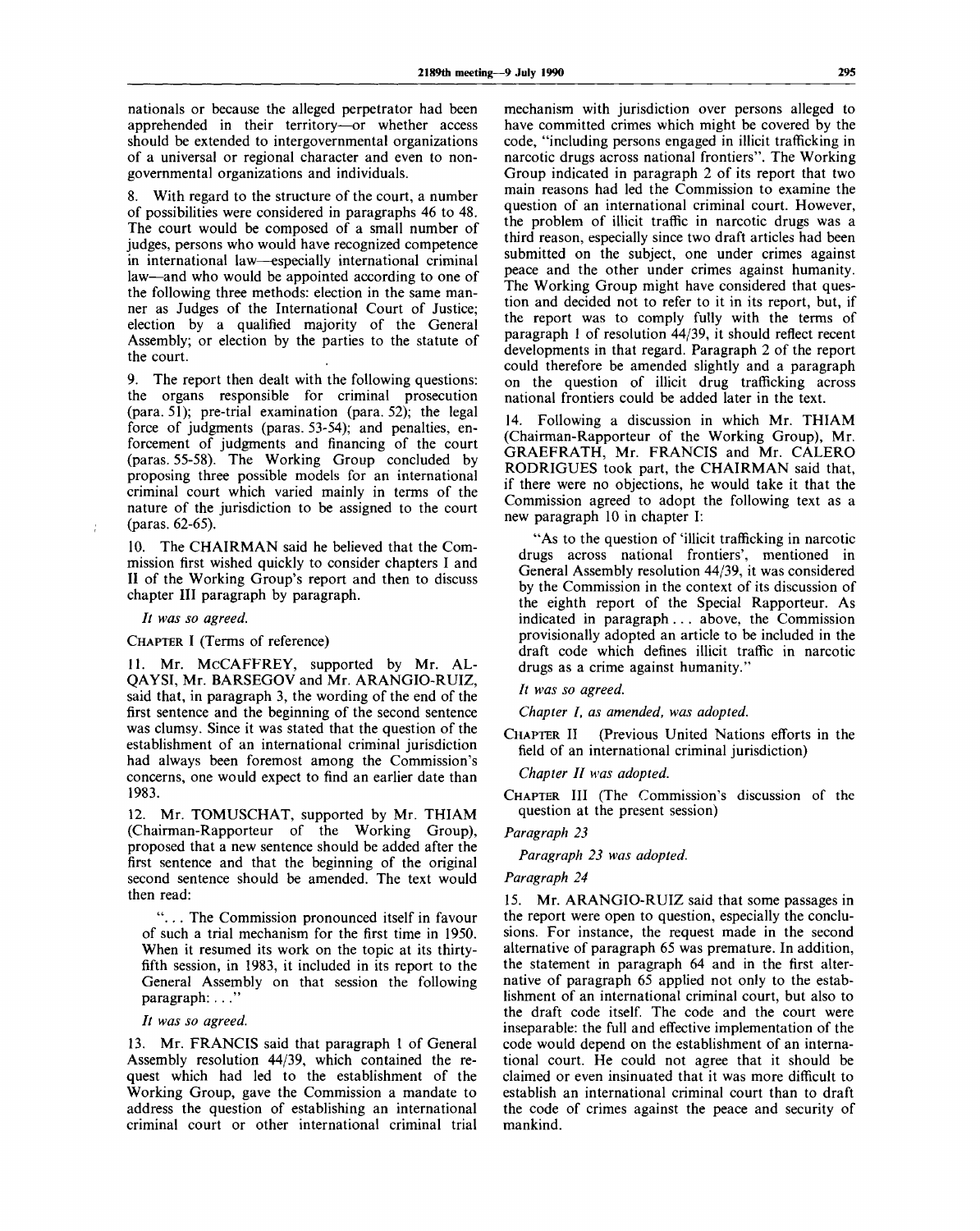16. Following a discussion in which Mr. THIAM (Chairman-Rapporteur of the Working Group), Mr. AL-QAYSI, Mr. McCAFFREY, Mr. BARSEGOV, Mr. EIRIKSSON (Rapporteur), Mr. PAWLAK, Mr. BENNOUNA and Mr. TOMUSCHAT took part, the CHAIRMAN said that, if there were no objections, he would take it that the Commission agreed to adopt the following text for paragraph 24:

"The Commission has noted that a number of developments in international relations and international law have contributed to making the establishment of an international criminal court more feasible than when the matter was studied earlier, although the Commission is aware that, in the view of some States, the time may not be ripe for the establishment of such a court. It has now emerged that international crime has achieved such wide dimensions that it can endanger the very existence of States and seriously disturb international peaceful relations. There have thus been increased calls for enhanced international co-operation to combat such crime. Of course, the final position of States would depend largely on the form that such a court was to take and therefore the Commission has set out below the various forms in which the court could be conceived."

#### // *was so agreed.*

*Paragraph 24, as amended, was adopted.*

#### *Paragraph 25*

17. Mr. BARSEGOV, supported by Mr. GRAEF-RATH, said that the second sentence did not reflect the opinion of all members of the Commission. There would be no point in studying the question of establishing a court if the court was going to destroy the existing system. The sentence should be drafted in more cautious terms. He even doubted whether it should be retained.

#### *Paragraph 25 was adopted.*

#### *Paragraph 26*

18. Mr. PELLET, supported by Mr. BARSEGOV, said that he did not agree with the expression *empieter sur la souverainete nationale* ("its possible impact on national sovereignty"; "infringe national sovereignty"), which appeared twice in the French text, or with the expression *impact sur la souverainete nationale* ("impact on national sovereignty"). The Commission must not give the impression that an international agreement, the establishment of a court or the submission of States to the jurisdiction of a court could in any way detract from their sovereignty. He suggested that the first expression should be replaced by *concurrencer les competences souveraines* ("that it might compete with sovereign jurisdiction") or even by the expression *limiter les competences nationales* ("that it might limit national jurisdiction").

19. Mr. TOMUSCHAT said that he did not know who would undertake the efforts referred to in the last sentence. He therefore proposed that that sentence be deleted.

20. Mr. BENNOUNA said that, while he understood Mr. Pellet's concern, he thought it would be better not to speak of "national jurisdiction" in view of the risk of confusion with the idea of "domestic jurisdiction" within the meaning of Article 2, paragraph 7, of the Charter of the United Nations. He would therefore prefer the expression *competences souveraines des Etats* ("sovereign jurisdiction of States"). He also supported Mr. Tomuschat's proposal to delete the last sentence, which was not clear.

21. Mr. PELLET said that the expression *limiter les competences souveraines des Etats* ("limit the sovereign jurisdiction of States") was acceptable to him. The word "impact" in the English text was certainly less objectionable in legal parlance than the French translation. Even though the English text was less of a problem, however, the same changes should be made to it, since what was at issue was a problem of jurisdiction rather than a problem of sovereignty.

Mr. DÍAZ GONZÁLEZ said that the Spanish text should be reworded along the same lines.

23. Mr. GRAEFRATH, referring to Mr. Pellet's comments, said the fact that, in the event of a serious crime, a State could surrender the exercise of its jurisdiction to an international institution certainly did have an impact on its sovereignty. He would have no objection if no reference were made to the matter, but he believed that was why States had thus far not accepted a system of that kind.

Mr. PELLET said that he was opposed to retaining the idea of infringement of national sovereignty in the text.

25. Mr. THIAM (Chairman-Rapporteur of the Working Group) said that, while he recognized that, in legal terminology, one "waived jurisdiction" *{renonce a une competence),* writers also spoke of "abandoning sovereignty" *{abandon de souverainete).* For instance, when States participating in international organizations waived some of their jurisdiction, jurists spoke of a surrender of sovereignty. He was, however, prepared to meet Mr. Pellet's concern.

Mr. PAWLAK proposed that the first sentence of paragraph 26 should be amended to read: "A major concern with respect to the court is its possible limitation on sovereignty in the area of national jurisdiction, although it must be taken into account that existing régimes of universal jurisdiction already also have an impact on national sovereignty.'

27. Mr. Sreenivasa RAO said that, in his view, the word "impact" in the English text was used in two different senses in the same sentence: in the first case, it meant a possible limitation of national sovereignty, whereas, in the second, it meant that such national sovereignty was already limited. He therefore proposed the following wording: "A major concern with respect to the court is its possible limitation on national jurisdiction, although it must be taken into account that existing régimes of universal jurisdiction already have such an effect.'

28. Prince AJIBOLA said that, in his view, the substitution of the words "limitation of" for the words "impact on" would resolve the problem raised by Mr.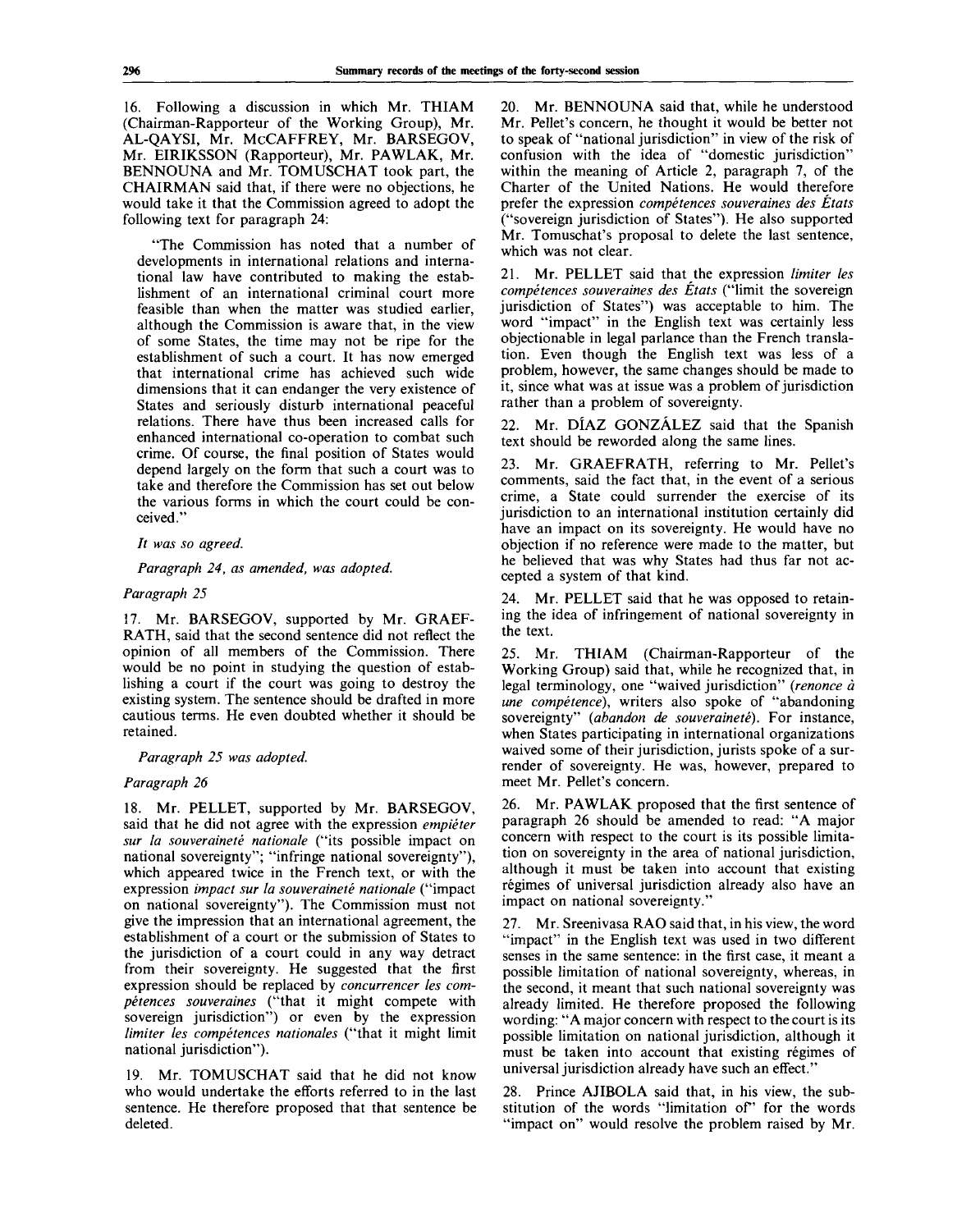Pellet. It would, moreover, be preferable to use the word "effect" at the end of the first sentence.

29. Mr. EIRIKSSON (Rapporteur) suggested that the first sentence might simply read: "A major concern with respect to the court is that it would be an international institution." Mr. Pellet apparently took the view that, when a State accepted the jurisdiction of an international court, proceedings before that court did not necessarily amount to an infringement of its national sovereignty, since it was a choice made by the State itself. To reflect that idea, the Commission could say that, in that particular case, a major concern with respect to the court was its possible impact on national sovereignty, although, in fact, States had nothing to worry about. As to the last sentence, it was difficult to understand and should be deleted.

30. Mr. BENNOUNA said that, in his opinion, the views of Mr. Pellet and Mr. Graefrath were not so different. As Mr. Pellet saw the matter, it was not national sovereignty that was at issue, but the exercise of such sovereignty. A State which ratified an international convention was not, however, surrendering its sovereignty, but was exercising it. The progress of international law was not necessarily achieved by the surrender of sovereignty, but by its affirmation. There was no fundamental contradiction between jurisdiction and sovereignty in so far as the exercise of sovereignty, and not sovereignty itself, was involved. Mr. Graefrath had rightly argued that, when a people allowed its own rulers to be tried by an international court, it limited the exercise of its national sovereignty considerably.

31. Mr. PELLET said that if, in the first two sentences, the Commission wanted to say that States were worried about something, he would have no objection. He was, however, unable to agree with the Chairman-Rapporteur of the Working Group on the question of surrender of sovereignty, in which connection he referred members to the *S. S. "Wimbledon"* case (1923). The Commission should not give the impression that it was espousing the doctrine of surrender of sovereignty. He therefore proposed the following alternative. First, in order not to misrepresent matters with regard to the effect of acceptance of an international commitment, the first sentence of paragraph 26 should be replaced by the following text: "A major concern with respect to the court is its possible limitation of the sovereign jurisdiction of States, although it must be taken into account that existing régimes of universal jurisdiction have a certain impact on the exercise of the powers of the State." The second sentence would remain unchanged and the third would be deleted. The other solution would be to retain as drafted the first two sentences, which were meant to reflect the concern of States, and to clarify the last sentence by amending it to read: "Considered in this context, in the long term, acceptance of the jurisdiction of an effective international criminal court would certainly not amount to a limitation of sovereignty, but would, on the contrary, be one way in which States could exercise it." The Commission would thus be paraphrasing, as it were, the judgment handed down by the PCIJ in 1923 in the *S. S. "Wimbledon"* case.

32. Mr. EIRIKSSON (Rapporteur), noting that the second solution proposed by Mr. Pellet followed the same lines as his own proposal, suggested that the words "its possible impact on", in the first sentence, should be replaced by "the effect on the exercise of". In the second sentence, the words "As a matter of fact" should be replaced by the word "Indeed".

Mr. TOMUSCHAT suggested that, instead of being deleted, the last sentence should be amended to read: "Considered in this context, in the long term, an effective international criminal jurisdiction might indeed serve as a defence of national sovereignty." He also noted that the English and French texts of the first sentence differed. The French text spoke of the "creation" of a court, but not the English: the English text should therefore be brought into line with the French. Moreover, the French phrase *voir celle-ci empieter sur* la souveraineté nationale was not fortuitous, as it suggested wrongful conduct on the part of the court. Emphasis should be placed on the fact that it was the actual establishment of the court that would have an impact on national sovereignty. In general, he could accept Mr. Pellet's proposals, but he would like to study them in writing.

34. The CHAIRMAN suggested that Mr. Thiam (Chairman-Rapporteur of the Working Group), Mr. Tomuschat, Mr. Eiriksson and Mr. Pellet should draft a text for submission to the Commission.

35. Prince AJIBOLA said that, in his view, the last sentence of paragraph 26, which explained the reason for the suggestion that an international criminal jurisdiction should be established, should be retained in the final text.

36. The CHAIRMAN said that, if there were no objections, he would take it that the Commission agreed to set up a small working group on paragraph 26.

// *was so agreed.*

*Paragraph 27*

37. Mr. BENNOUNA said that the second sentence was ambiguous. Moreover, it had no logical link with the first sentence, which reflected an independent line of thought. He therefore proposed that the second sentence be deleted.

38. Mr. THIAM (Chairman-Rapporteur of the Working Group) supported that proposal.

Mr. EIRIKSSON (Rapporteur) said the second sentence meant that, if a case was brought against an individual, it became less of an inter-State dispute. It made a valid point and he would like to retain it.

40. Mr. McCAFFREY, agreeing with Mr. Eiriksson, said that he would not only retain the second sentence, but would strengthen its intent by stating that "referring to the court a case against an individual could *even* remove the inter-State aspects . . .".

41. Mr. GRAEFRATH said he also considered that the sentence in question should be retained. It had been seen, in the human rights field, for instance, that States more readily accepted international proceedings brought against individuals. The Commission might